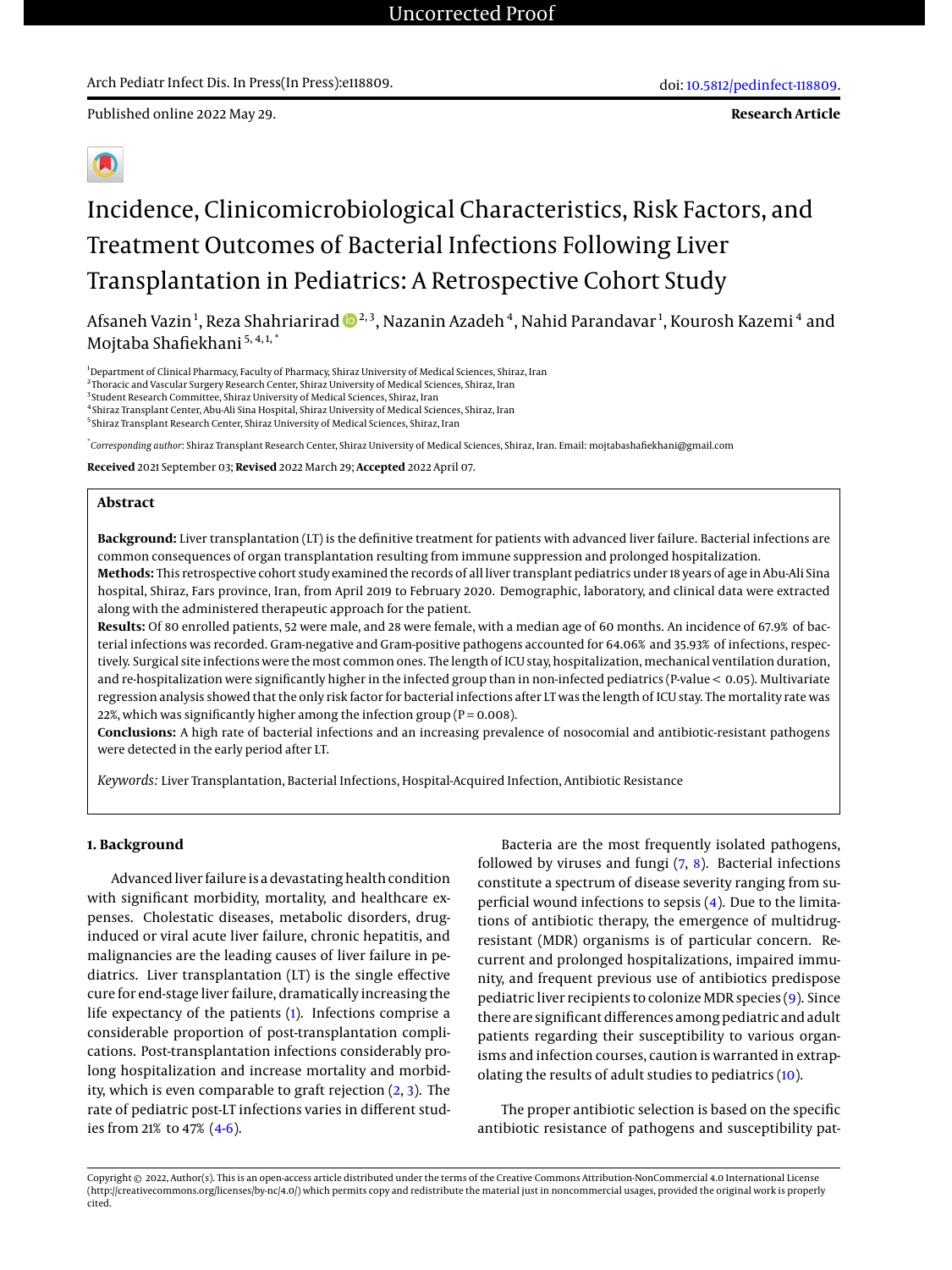terns of centers. Therefore, the evaluation of infection rates among pediatric liver recipients is justified. This retrospective descriptive study was designed to provide an overview of bacterial infections during a one-year experience focusing on the incidence and type of isolated pathogens and infection risk factors in pediatric liver recipients in Shiraz Organ Transplant Center, Abu-Ali Sina hospital, as the single pediatric LT center in Iran.

#### **2. Methods**

#### *2.1. Study Design and Patient Population*

This retrospective descriptive study examined clinical and laboratory records of pediatric LT recipients in Abu-Ali Sina hospital, Shiraz, Iran, from April 2019 to February 2020. Inclusion criteria consisted of all children under 18 years of age who had undergone LT in the mentioned period and had been hospitalized for at least 48 hours after LT. Patients were excluded in the case of mortality under 48 hours after LT and simultaneous kidney and LT. All patients' medical and laboratory data were extracted from the hospital's electronic inpatient medical records. Demographic data, etiology of end-stage liver disease, and pediatric end-stage liver disease (PELD) [\(11\)](#page-6-7) score or the model for end-stage liver disease (MELD) [\(12\)](#page-6-8) score were recorded. The details of the LT technique were also noted, including the joining of the recipient vein inferior vena cava (IVC) to the donor IVC (Piggyback) for IVC reconstruction and biliary reconstruction performed via a duct-toduct choledochocholedochostomy or Roux-en-Y hepaticojejunostomy. The other variables were the mean operating time, immunosuppressive regimens, length of ICU and hospital stay, readmission, rejection or re-transplantation episodes, and clinical outcome after transplantation. Furthermore, the clinical and laboratory data of the patients were evaluated and followed for one year after transplantation. The Ethics Committee of Shiraz University of Medical Sciences approved the study. All of the protocols were based on the ethical guidelines of the 1975 Helsinki Declaration [\(13\)](#page-6-9). Written informed consent was obtained from all patients' parents or guardians.

#### *2.2. Antibiotic Prophylaxis*

After surgery, all patients were given ceftizoxime (150 mg/kg/day) and ampicillin-sulbactam (150 mg/kg/day) for three days. Prophylactic antibiotics were given to those who had bilioenteric anastomosis for five days. For the first six months following LT, all patients received trimethoprim/sulfamethoxazole (TMP/SMX) prophylaxis with 2 - 3 mg/kg TMP for *Pneumocystis jiroveci* prevention. Ganciclovir (10 mg/kg/day) and fluconazole (3 - 5 mg/kg/day) or

valganciclovir (13 mg/kg/day) were used for fungal and viral (Cytomegalovirus) prophylaxis, respectively [\(14\)](#page-6-10).

#### *2.3. Immunosuppressive Regimen*

A combination of tacrolimus, prednisolone, and mycophenolate mofetil was prescribed. Doses were adjusted considering the condition of the transplanted graft, drug plasma level, and the time passed from LT.

#### *2.4. Microbiological Evaluation*

Microbiological surveillance cultures of blood, sputum, urine, and abdominal fluid were based on clinical and laboratory results. A chest X-ray was taken for those suspected of having pneumonia. A conventional technique was used to obtain a blood culture. the BacT/ALERT 3Dautomated blood culture system (bioMérieux, Durham, NC, USA) and the BACTEC FX (BD Diagnostic Systems, Sparks, MD, USA) (FX) were used for rapid microbial detection The Clinical and Laboratory Standards Institute (CLSI) guideline was used to interpret the results [\(15\)](#page-6-11). The antibiotic resistance/sensitivity results in this study are based on the disk diffusion test.

#### *2.5. Definition of Antibiotic-resistant Bacterial Species*

The European Centre for Disease Prevention and Control's Consensus Statement was used to identify multidrug-resistant (MDR) and extended drug-resistant (XDR) microorganisms [\(14\)](#page-6-10).

#### *2.6. Statistical Analysis*

All statistical analyses were performed using the statistical package for social sciences (SPSS Inc., Chicago, Illinois, USA) version 26.0. Descriptive statistics were presented as mean  $\pm$  SD or proportions, as appropriate. Factors affecting the difference between the infected and noninfected groups were compared using a binary logistic regression model and multivariate analyses. The chi-square test or Fisher's exact test was used to compare the categorical data. The statistical tests used in the univariate analysis were Student's *t*-test and the Mann-Whitney U test. The multivariable linear regression included covariates signifi $cant (P < 0.05)$  in the univariate model. The possible associations between different demographic, clinical, and paraclinical characteristics of the study population and the development of infection were assessed bymultivariate logistic regression analysis. In the first step, each independent variable was entered into the univariate model. In the next step, those with  $P < 0.05$  in the univariate model were selected and entered into the final multivariable regression model.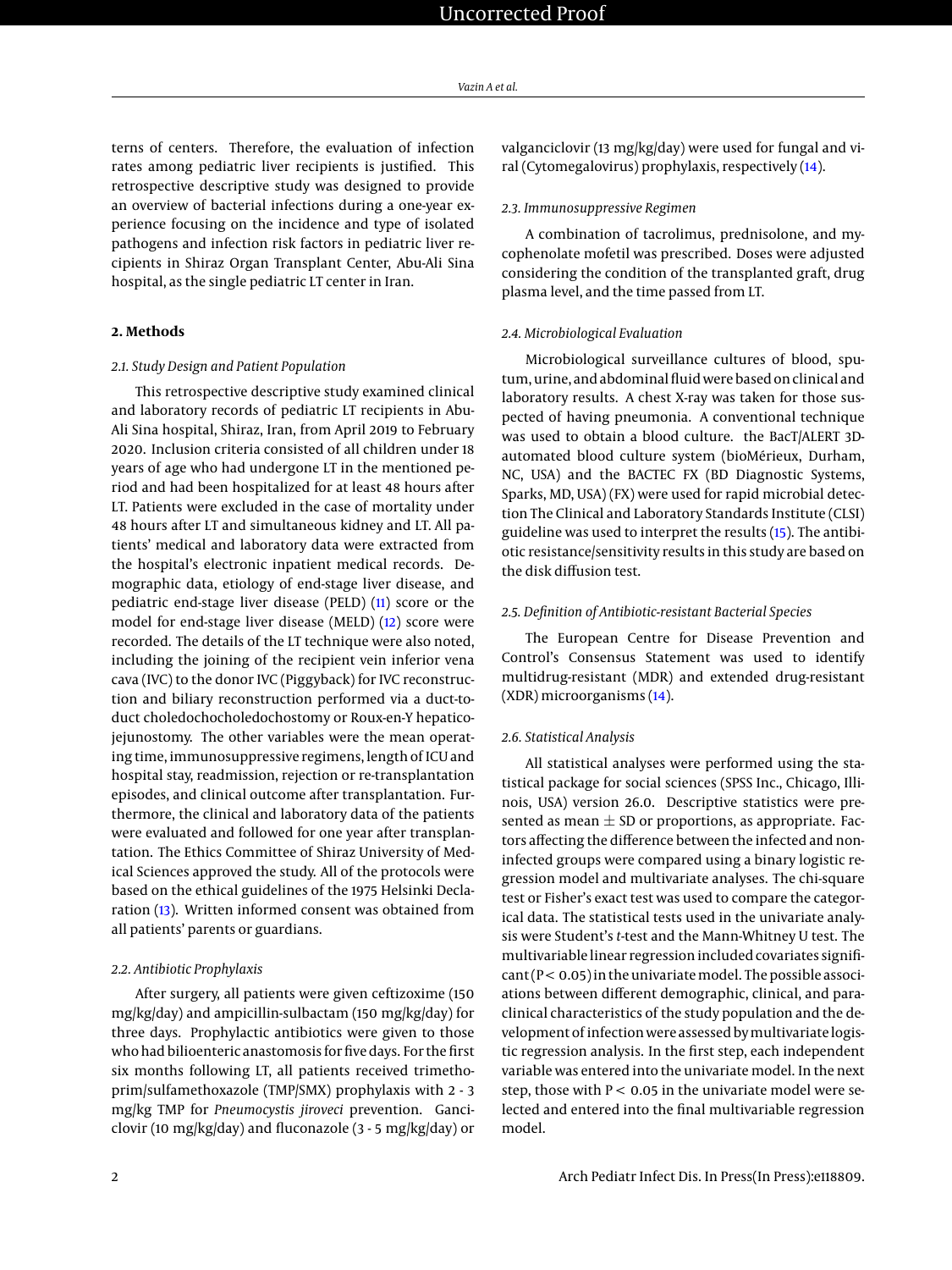#### **3. Results**

#### *3.1. Patients*

During the one-year examination, 84 pediatric patients had undergone LT, four of whom were excluded due to incomplete clinical records. Of 80 enrolled patients, 52 were male, and 28 were female, with a median age of 60 months. Fifty-five (67.9%) patients had at least one bacterial infection during hospital admission within one year after LT. [Table 1](#page-8-0) shows the demographic data, underlying liver disease, and important clinical variables in infected patients compared to non-infected ones [\(Table 1\)](#page-8-0). The length of ICU stay, hospitalization period, mechanical ventilation duration, and re-hospitalization were significantly higher in the infected group than in non-infected pediatrics (P-value < 0.05). Multivariate regression analysis showed that the only risk factor for bacterial infections after LT was the length of ICU stay [\(Table 2\)](#page-3-0).

#### *3.2. Infection Types and Isolated Bacteria*

The mean time of infection after LT was 7.87  $\pm$  3.32 days. Intra-abdominal surgical site infection (SSI) (24.24%), co-infection (19.69%), urinary tract infection (UTI) (19.69%), and bloodstream infection (19.69%) were the most common recorded infections. More than 64.06% of the isolated pathogens were Gram-negative, and 35.93% were Grampositive. The most isolated pathogens were *Escherichia coli* (n = 19), *Enterococcus* spp. (n = 9), *Staphylococcus* spp. (n  $= 8$ ), *Pseudomonas* spp. (n = 7), *Streptococcus* spp. (n = 6), *Klebsiella* spp. (n = 6), *Acinetobacter* spp. (n = 4), *Enterobacter* spp. (n = 2), *Proteus Mirabilis* (n = 2), and *Citrobacter* spp.  $(n = 1)$ . Besides, 24.39% of the isolated Gram-negative bacteria were extensively drug-resistant (XDR). Furthermore, 30.43% of Gram-positive bacteria were vancomycinresistant *Enterococci* (VRE), and 8.69% were methicillinresistant *Staphylococcus aureus* (MRSA). The most frequent site for isolated XDR pathogens was the abdomen [\(Table 3\)](#page-4-0). Intra-abdominal SSI was the most common type of infection, which was detected during < 1month and 1 - 6months after LT, while UTI was more prevalent after six months of LT. The most isolated type of microorganisms during the first month after LT was *E. coli* spp. followed by *Enterococci*.

#### **4. Discussion**

Bacterial infections are frequent and potentially lifethreatening events following pediatric LT. This one-year retrospective study evaluated bacterial infections in 80 pediatric post-LT patients. In this study, a 67.9% bacterial infection incidence was observed, which was higher than in a previous study from Iran, reporting an incidence of 54.3%

among pediatric LT patients [\(16\)](#page-6-12). Our findings are nearly the same as the reports from other centers regarding LT in pediatrics (70.8% in France, 70% in Canada, and 51.9% in Germany) [\(17-](#page-6-13)[21\)](#page-6-14). In a 23-year, retrospective, single-center study conducted by Kukreti et al., 28% of the pediatric LT patients developed infections during their early critical care course; meanwhile, 79% of the infections were of bacterial source [\(22\)](#page-6-15). The incidence of bacterial infections, especially in the early post-LT period, is of significance. In another study of 2,291 pediatric LT patients, infections were the most common cause of overall mortality, causing more deaths than rejection (5.5% vs. 0.6% of patients). In the study, 38% of patients developed serious fungal and bacterial infections during the first six months after LT. Bacterial infections constituted the majority of documented infections. Interestingly, Shepherd et al. assessed risk factors for rejection and infection in pediatric LT, showing that a reduced size or split donor's liver was associated with an increased risk of bacterial infections [\(23\)](#page-6-16).

High immune-suppressive doses in response to rejection, lengthy and complicated surgical procedures, multiple microorganism access routes (e.g., drainage tubes, catheters, and incisions), and the patient's poor health state are risk factors associated with bacterial infections in pediatric LT patients, particularly in the early postoperative period [\(6,](#page-6-2) [17,](#page-6-13) [18,](#page-6-17) [22,](#page-6-15) [24\)](#page-6-18).

When we compare our study with other national studies of adult patients, the rate of bacterial infections after LT is higher in children than in adults. In this regard, Jafarpour et al. and Shafiekhani et al. studies reported the incidence of infections following LT as 38.6% and 25.4%, respectively. One of the reasons for this difference is the variation in causal pathogens, which may fluctuate based on age range or different LT methods used for pediatrics compared to adults, which requires additional manipulation in the abdominal cavity, subsequently predisposing the patient to more abdominal and SSIs [\(25,](#page-6-19) [26\)](#page-6-20).

In our study, 64.06% of the isolated pathogens were Gram-negative, and 35.93% were Gram-positive, which is inconsistent with a previous study from Iran (49% Gramnegative vs. 51% Gram-positive organisms). In a previous Iranian study, *Enterococcus* spp. (36.1%) and *Staphylococcus* spp. (11.1%) were the predominantly isolated Gram-positive bacteria, and *Enterobacteriaceae* (21.3%) and *Acinetobacter* spp. (16.7%) were the most prevalent Gram-negative ones [\(27-](#page-6-21)[29\)](#page-6-22). Gram-negative predominance may have various reasons, including longer ICU stay, longer duration of mechanical ventilation, the possibility of post-LT renal failure and hemodialysis, history of preoperative broad-spectrum antibiotics in recurrent hospitalizations, and biliary tract manipulation during surgery [\(27,](#page-6-21) [28\)](#page-6-23). In contrast, some studies showed the predominance of Gram-positive bac-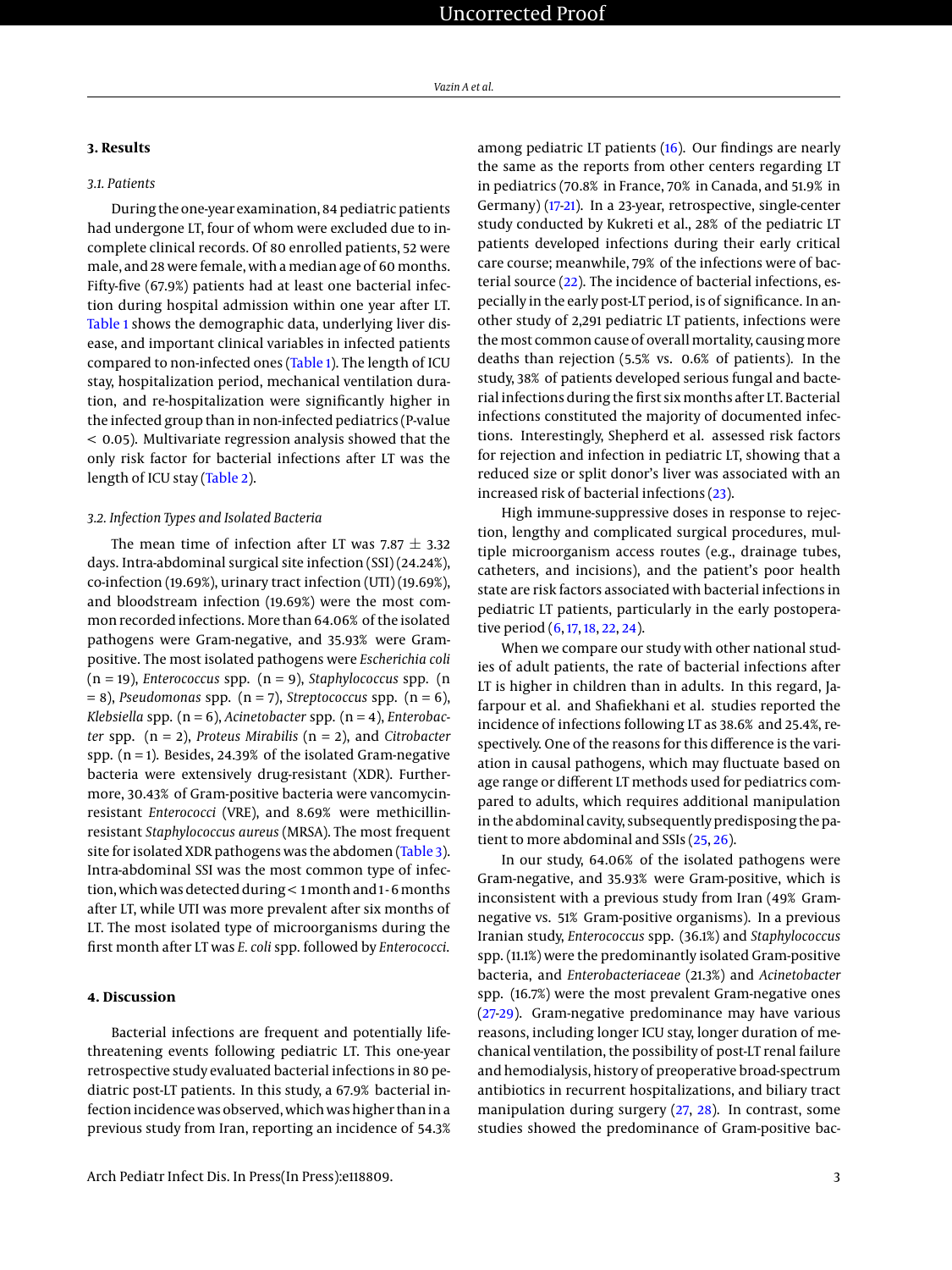| Vazin A et al. |  |
|----------------|--|
|----------------|--|

| <b>Variables</b>                 | OR    | 95% CI           | P-Value |
|----------------------------------|-------|------------------|---------|
| Age                              | 1.009 | $0.996 - 1.021$  | 0.176   |
| Length of ICU stay               | 0.687 | $0.506 - 0.933$  | 0.016   |
| Length of hospital stay          | 1.232 | $0.948 - 1.601$  | 0.118   |
| Length of mechanical ventilation | 1.211 | $1.00 - 1.519$   | 0.124   |
| Re-hospitalization               | 5.377 | $0.947 - 30.525$ | 0.058   |
| Re-transplantation               | 1.982 | $0.876 - 1.664$  | 0.078   |
| Vascular anastomotic stenosis    | 2.221 | $0.678 - 1.113$  | 0.066   |
|                                  |       |                  |         |

<span id="page-3-0"></span>**Table 2.** Multivariate Linear Regression of the Association Between Qualitative and Quantitative Variables and Infection Rate Among Pediatric Liver Transplant Patients (N =

teria [\(18,](#page-6-17) [30,](#page-6-24) [31\)](#page-6-25). For instance, in a study by Bouchut et al. in France, 78% of the isolated bacteria from pediatric post-LT patients were Gram-positive, with *Staphylococcus aureus* (32%) and *Staphylococcus epidermidis* being the most prevalent ones (32% and 26%, respectively). In the mentioned study, all patients had received gentamicin, polymyxin, and nystatin during their ICU stay for selective intestinal decontamination. The administration of these antibiotics could have altered the bacterial prevalence [\(18\)](#page-6-17).

The emergence of antibiotic-resistant bacterial species such as MDR, XDR, and VRE in post-transplantation infections is of great concern. Our study showed that about 25% of the isolated Gram-negative bacteria were of XDR type, confirming the results of previous studies [\(26,](#page-6-20) [32,](#page-6-26) [33\)](#page-7-0). The increasing prevalence of resistant pathogenic species not only affects the efficiency of common antibiotic regimes but also increases the mortality rate [\(34](#page-7-1)[-36\)](#page-7-2). Inappropriate empirical administration of antibiotics, long hospital and ICU stays, frequent use of broad-spectrum antibiotics such as carbapenems and fluoroquinolones for treating spontaneous bacterial peritonitis before LT, and hemodialysis or Continuous Renal Replacement Therapies (CRRT) after LT are among the risk factors for emerging resistant pathogens after transplantation [\(27,](#page-6-21) [34\)](#page-7-1). Among Grampositive bacteria, 31% belonged to VRE in our study. In a study by Pouladfar et al. conducted in the previous pediatric LT center in Shiraz, Iran, 82% of the isolated *Enterococcus* species were VRE [\(16\)](#page-6-12). The high prevalence of VRE and other antibiotic-resistant pathogens indicates an increase in nosocomial infections.

In our center, intra-abdominal and SSI was the most common site of infection in post-LT patients (24.24%). The urinary tract (19.69%) and bloodstream (19.69%) were the other common sites of bacterial infections. Previous studies have reported the abdomen and bloodstream as the two most common bacterial infection sites in pediatric patients hospitalized shortly after LT. Complex surgical procedures, the requirement to insert intra-abdominal drainage tubes, and central venous catheters are the major causes facilitating bacterial entry to the abdomen and blood [\(18,](#page-6-17) [21,](#page-6-14) [22\)](#page-6-15).

In our study, the length of ICU and hospital stay, duration of mechanical ventilation, re-hospitalization, and mortality rate were significantly higher in the infected group than in the non-infected one. Furthermore, multivariate regression analysis showed that the only risk factor for bacterial infections in pediatric post-LT patients was the length of ICU stay. Longer hospitalization and ICU stay have been formerly shown to be associated with increased incidence of infection in post-LT patients [\(16,](#page-6-12) [37,](#page-7-3) [38\)](#page-7-4).

Our study demonstrated that mortality was higher among the infected group than in the non-infected group, in line with other reports demonstrating that bacterial and viral infections were important causes of mortality after LT [\(39\)](#page-7-5). This issue is important when some studies have suggested multidrug-resistant pathogens are the leading cause of death due to infection  $(4)$ . Therefore, it is essential to establish and implement antibiotic stewardship programs to reduce MDR and XDR pathogens.

Although our study revealed that the tacrolimus level was higher in the infected group than in the non-infected group, no statistical significance was observed. Dohna Schwake et al. stated that tacrolimus levels of 20 ng/ml or higher were associated with an increased risk of bacterial infections, especially sepsis, septic shock, and SSI. However, this may be due to the complete avoidance of steroids in the absence of rejection in their study; consequently, tacrolimus level targets might have been higher [\(4\)](#page-6-1). Some studies have also shown that the living donor versus the deceased one may be a risk factor for infection, but the effect of this risk factor was not observed in our study. Although there is more concern about viral infectious disease transmissions such as CMV and HSV, bacterial pathogens can also be transmitted through donors. Some studies have reported that the rate of post-transplant infections in the deceased donor was higher than in the living donor be-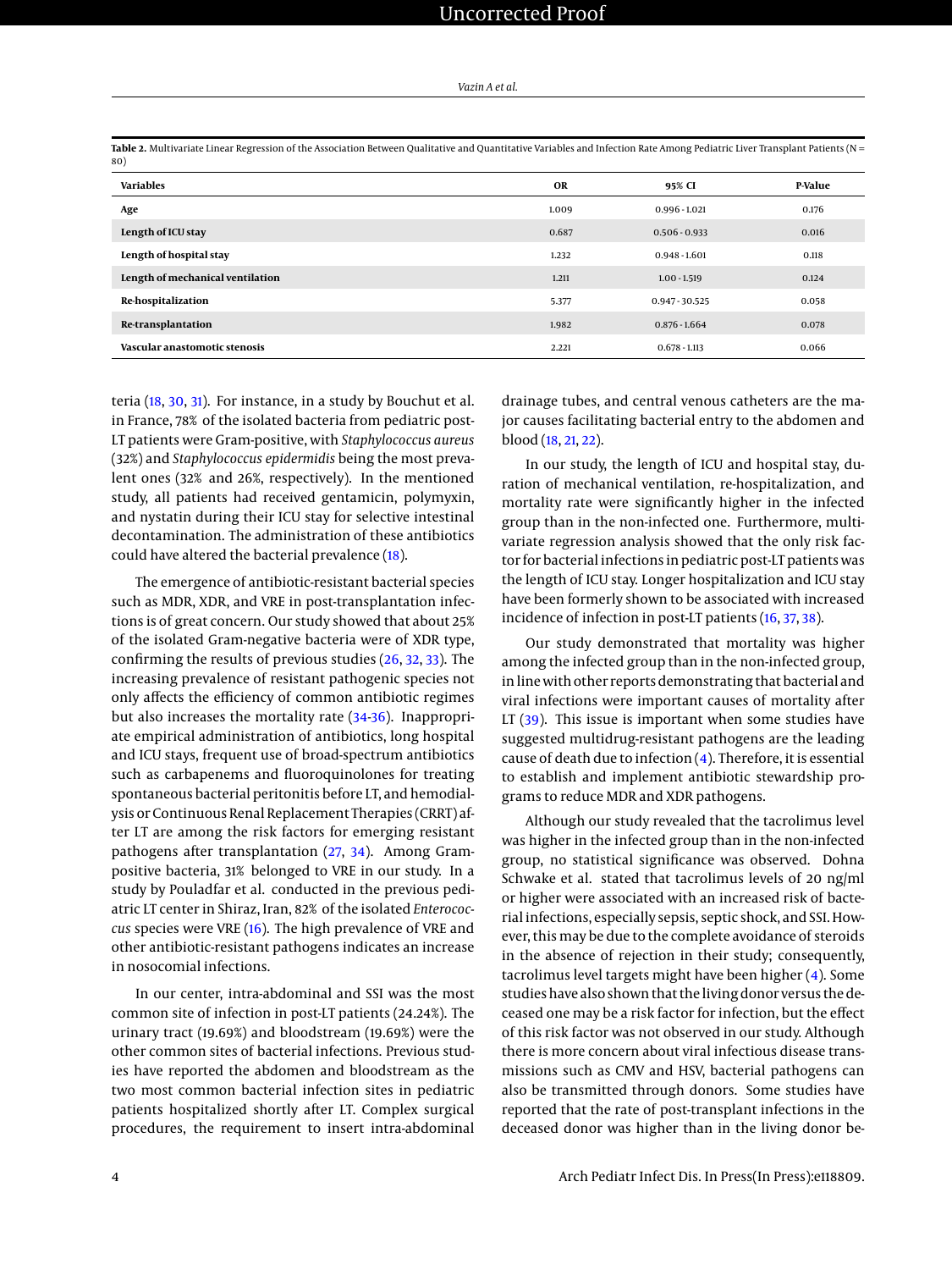*Vazin A et al.*

<span id="page-4-0"></span>

|             |                                                    |                      |                         | Frequency During Follow-up After LT |                       |  |  |
|-------------|----------------------------------------------------|----------------------|-------------------------|-------------------------------------|-----------------------|--|--|
|             | Type of Infection and Isolated Pathogen            | $No.(\%)$            | <b>First Month</b>      | 1 to 6 Months                       | <b>6 to 12 Months</b> |  |  |
| UTI         |                                                    | 13 (19.69)           | 8                       | $\boldsymbol{2}$                    | 3                     |  |  |
|             | Escherichia coli                                   | 6(46.15)             | $\bf 4$                 | $\mathbf 1$                         | $\,1\,$               |  |  |
|             | Staphylococcus coagulase-negative                  | 1(7.69)              | $\pmb{0}$               | $\mathbf 1$                         | $\mathbf 0$           |  |  |
|             | Klebsiella                                         | 1(7.69)              | $\,1\,$                 | $\boldsymbol{0}$                    | $\mathbf 0$           |  |  |
|             | Enterobacter                                       | 1(7.69)              | $\,1\,$                 | $\mathbf 0$                         | $\mathbf 0$           |  |  |
|             | E. coli + Citrobacter                              | 1(7.69)              | $\,1\,$                 | $\bf{0}$                            | $\mathbf 0$           |  |  |
|             | E. coli + Proteus mirabilis                        | 1(7.69)              | $\,1$                   | 0                                   | $\mathbf 0$           |  |  |
|             | $E.$ coli + S. coagulase-negative                  | 1(7.69)              | $\boldsymbol{0}$        | $\pmb{0}$                           | $\mathbf{1}$          |  |  |
|             | E. coli + Enterococcus                             | 1(7.69)              | $\pmb{0}$               | 0                                   | $\mathbf{1}$          |  |  |
|             | <b>Bloodstream infection</b>                       | 13 (19.69)           | $\overline{7}$          | $\bf 4$                             | $\overline{a}$        |  |  |
|             | E. coli                                            | 3(23.08)             | $\pmb{0}$               | $\overline{2}$                      | $\mathbf{1}$          |  |  |
|             | S. coagulase-negative                              | 1(7.69)              | $\bf{0}$                | $\bf{0}$                            | $1\,$                 |  |  |
|             | Enterococcus spp.                                  | 6(46.15)             | $\overline{\mathbf{4}}$ | $\overline{a}$                      | $\mathbf 0$           |  |  |
|             | Streptococcus + Pseudomonas                        | 1(7.69)              | $\mathbf 1$             | $\bf{0}$                            | $\mathbf 0$           |  |  |
|             | Staphylococcus epidermis + Streptococcus           | 1(7.69)              | $\,1$                   | 0                                   | $\mathbf 0$           |  |  |
|             | Gram-negative bacilli                              | 1(7.69)              | $\,1$                   | $\mathbf 0$                         | $\mathbf 0$           |  |  |
| <b>VAP</b>  |                                                    | 3(4.54)              | $\,2$                   | $\mathbf{1}$                        | $\mathbf 0$           |  |  |
|             | E. coli                                            | 1(33.33)             | $\mathbf 1$             | $\boldsymbol{0}$                    | $\mathbf 0$           |  |  |
|             | Acinetobacter                                      | 1(33.33)             | $\pmb{0}$               | $\mathbf 1$                         | $\mathbf 0$           |  |  |
|             | S. coagulase-negative                              | 1(33.33)             | $\,1\,$                 | $\boldsymbol{0}$                    | $\mathbf 0$           |  |  |
|             | Sepsis (primary or secondary)                      | 4(6.06)              | 3                       | 0                                   | $\mathbf{1}$          |  |  |
|             | Pseudomonas                                        | 1(25)                | $\bf{0}$                | $\bf{0}$                            | $\mathbf{1}$          |  |  |
|             | Streptococcus sp.                                  | 1(25)                | $\,1\,$                 | $\bf{0}$                            | $\mathbf 0$           |  |  |
|             | Enterococcus sp.                                   | 1(25)                | $\,1\,$                 | $\mathbf 0$                         | $\mathbf 0$           |  |  |
|             | Klebsiella                                         | 1(25)                | $\,1\,$                 | $\pmb{0}$                           | $\mathbf 0$           |  |  |
|             | Gastroenteritis                                    | 4(6.06)              | $\mathbf 2$             | $\mathbf{1}$                        | $\mathbf{1}$          |  |  |
|             | Intra-abdominal surgical site infection            | 16 (24.24)           | $11\,$                  | 5                                   | $\mathbf 0$           |  |  |
|             | E. coli                                            | 2(18.75)             | $\,1\,$                 | $\mathbf{1}$                        | $\mathbf 0$           |  |  |
|             | Pseudomonas                                        | 4(37.5)              | 3                       | $\mathbf 1$                         | $\mathbf 0$           |  |  |
|             | Streptococcus spp.                                 | 2(18.75)             | $\overline{2}$          | $\mathbf 0$                         | $\mathbf 0$           |  |  |
|             | Klebsiella                                         | 1(6.25)              | $\mathbf 0$             | $\mathbf 1$                         | $\mathbf 0$           |  |  |
|             | S. epidermis                                       | 1(6.25)              | $\mathbf 0$             | $\mathbf{1}$                        | $\mathbf 0$           |  |  |
|             | Streptococcus + Pseudomonas                        | 1(6.25)              | $\,1\,$                 | $\boldsymbol{0}$                    | $\mathbf 0$           |  |  |
|             | Acinetobacter                                      | 2(18.75)             | $\boldsymbol{2}$        | $\pmb{0}$                           | $\mathbf 0$           |  |  |
|             | E. coli + Klebsiella + Enterococcus + P. mirabilis | 1(6.25)              | $\mathbf 1$             | $\mathbf 0$                         | $\mathbf 0$           |  |  |
|             | E. coli + Klebsiella + Enterobacter                | 1(6.25)              | $\,1\,$                 | $\boldsymbol{0}$                    | $\boldsymbol{0}$      |  |  |
|             | Acinetobacter + Klebsiella                         | 1(6.25)              | $\mathbf 0$             | $\mathbf 1$                         | $\mathbf 0$           |  |  |
| Coinfection |                                                    | 13(19.69)            | $\,$ 8 $\,$             | $\overline{a}$                      | $\mathbf{3}$          |  |  |
|             | $GE + VAP$                                         | 1(7.69)              | $\,1$                   | $\boldsymbol{0}$                    | $\pmb{0}$             |  |  |
|             | $SSI + BSI$                                        | 4(30.77)             | $\sqrt{2}$              | $\mathbf{1}$                        | $\mathbf{1}$          |  |  |
|             | $VAP + BSI$                                        | 2(15.38)             | $\,1$                   | $\mathbf 1$                         | $\mathbf 0$           |  |  |
|             |                                                    |                      |                         |                                     |                       |  |  |
|             |                                                    |                      |                         |                                     |                       |  |  |
|             | $UTI + SST$<br>$BSI + SSI + VAP$                   | 3(23.08)<br>2(15.38) | $\overline{a}$<br>$\,1$ | $\mathbf 0$<br>$\boldsymbol{0}$     | $1\,$<br>$\,1\,$      |  |  |

Abbreviations: UTI, urinary tract infection; VAP, ventilator-associated pneumonia; GE, gastroenteritis; BSI, bloodstream infection.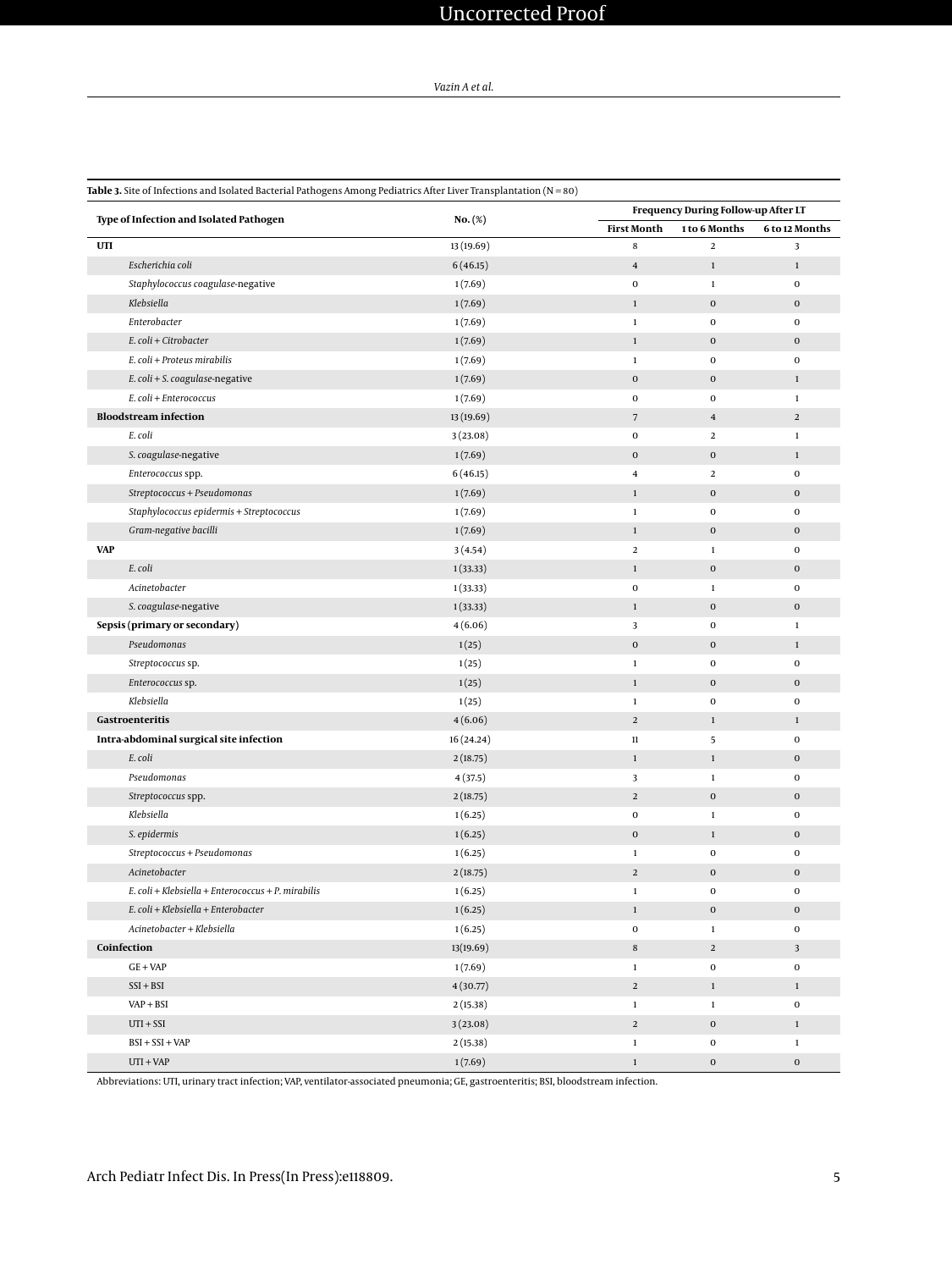cause when active donors are used, active surveillance is more likely to detect bacterial and viral infections. In this way, infections transmitted through the donor can be minimized, but when using a deceased donor, there might not be enough time to evaluate active infections because the organ must be removed in the shortest possible time. On the other hand, because the donor has a long history of hospitalization before death, there is an increased chance of colonization with resistant pathogens  $(40, 41)$  $(40, 41)$  $(40, 41)$ . However, our center prioritizes the first living relative donor over deceased donors for pediatric LT; therefore, it is impossible to accurately distinguish between these two types of donors regarding the risk of bacterial infections after transplantation. Our results demonstrated no significant association between CMV infection with the rate of bacterial and other infections among pediatrics, contradicting reports from several studies. This may be due to the low sample size and one-year follow-up of our patients [\(42,](#page-7-8) [43\)](#page-7-9).

To sum up, this study warns of an increasing trend in the prevalence of nosocomial antibiotic-resistant bacterial infections among pediatric LT patients. Gram-negative bacteria exceed the Gram-positive ones in the early post-LT period in pediatrics of our center. The length of ICU stay was associated with bacterial infections. Excessive empirical use of antibiotics leads to the development of antibiotic-resistant bacteria. Intra-abdominal and SSIs were the most common sources of bacterial infections in our pediatric LT recipients.

In re-transplant patients, the risk of infection may expectedly increase due to repeated surgery with all accompanying risks and the increasing use of immunosuppressive drugs after the second transplantation to prevent relapse [\(44\)](#page-7-10). Because only three patients were retransplanted, it was practically impossible to study this variable in our study.

However, our study has some limitations. One of them is the use of the disk diffusion method to measure the pattern of antibiotic susceptibility/resistance, while more accurate results would be achieved with the ETEST method. The design was retrospective, which was accompanied by incomplete data in hospital records. Some cases are not observed in hospital records because of asymptomatic infection or no need for hospitalization. Furthermore, we did not evaluate our patients' long-term outcomes and prognoses. Also, it should be noted that viral and fungal infections were not assessed in our study. Another limitation is the absence of donor-related infectious information.

#### *4.1. Conclusions*

Pediatric patients in the immediate postoperative period after LT have a high risk of bacterial infections, increasing their morbidity and mortality. In the early days after LT,

there was a significant rate of bacterial infections among hospitalized children. Longer hospital stays were linked to these infections. However, there was no other risk factor associated with contracting an infection in multivariate analysis.

#### **Footnotes**

**Authors' Contribution:** K.K. was the lead transplantation surgeon responsible for pediatric patients. M.SH. was the clinical pharmacologist of the ward. K.K. and M.SH. wrote the manuscript. A.V., R.SH., and N.A. assisted in preparing the manuscript. All authors reviewed the paper and agreed to be accountable for all aspects of the work in ensuring that questions related to the accuracy or integrity of any part of the work are appropriately investigated and resolved.

**Conflict of Interests:** The authors declare no conflict of interest.

**Data Reproducibility:** The data presented in this study are openly available in one of the repositories or will be available on request from the corresponding author by this journal representative at any time during submission or after publication. Otherwise, all consequences of possible withdrawal or future retraction will be with the corresponding author.

**Ethical Approval:** The study involving access to human participants' medical records was approved by the ethics committee of Shiraz University of Medical Sciences (#IR.SUMS.REC.1399.029). Written informed consent was obtained from the patients' guardians (link: ethics.research.ac.ir/EthicsProposalView.php?id=127117).

**Funding/Support:** No funding was applied for this study. **Informed Consent:** Written informed consent was obtained from all the patients' guardians to publish their personal and clinical details and any identifying images to be published in the study. The parents of the patients provided written consent regarding publishing the patient's disease information in the article. A copy of the written consent is available for review by the journal's editor.

#### **References**

- <span id="page-5-0"></span>1. Polido WJ, Lee KH, Tay KH, Wong SY, Singh R, Leong SO, et al. Adult living donor liver transplantation in Singapore: the Asian centre for liver diseases and transplantation experience. *Ann Acad Med Singap*. 2007;**36**(8):623–30. [PubMed: [17767331\]](http://www.ncbi.nlm.nih.gov/pubmed/17767331).
- <span id="page-5-1"></span>2. Dharnidharka VR, Stablein DM, Harmon WE. Post-transplant infections now exceed acute rejection as cause for hospitalization: a report of the NAPRTCS. *Am J Transplant*. 2004;**4**(3):384–9. doi: [10.1111/j.1600-](http://dx.doi.org/10.1111/j.1600-6143.2004.00350.x) [6143.2004.00350.x.](http://dx.doi.org/10.1111/j.1600-6143.2004.00350.x) [PubMed: [14961991\]](http://www.ncbi.nlm.nih.gov/pubmed/14961991).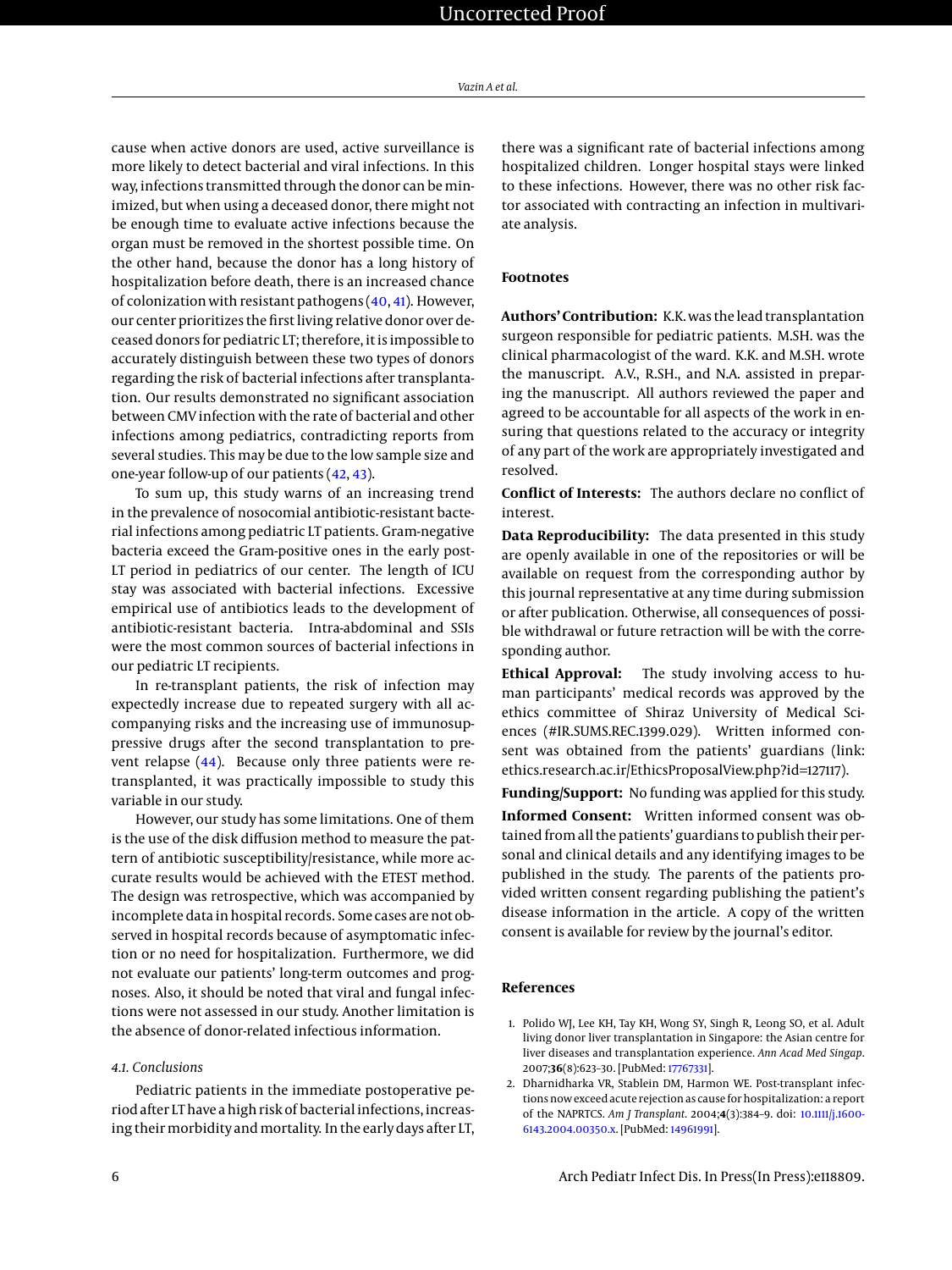- <span id="page-6-0"></span>3. Zahmatkeshan M, Amirian A, Sadat Najib K, Nikeghbalian S. [Investigation of Post-transplant Early Infections and Their Risk Factors]. *Sadra Med J*. 2015;**3**(2):107–18. Persian.
- <span id="page-6-1"></span>4. Dohna Schwake C, Guiddir T, Cuzon G, Benissa MR, Dubois C, Miatello J, et al. Bacterial infections in children after liver transplantation: A single-center surveillance study of 345 consecutive transplantations. *Transpl Infect Dis*. 2020;**22**(1). e13208. doi: [10.1111/tid.13208.](http://dx.doi.org/10.1111/tid.13208) [PubMed: [31693773\]](http://www.ncbi.nlm.nih.gov/pubmed/31693773).
- 5. Rhee KW, Oh SH, Kim KM, Kim DY, Lee YJ, Kim T, et al. Early bloodstream infection after pediatric living donor living transplantation. *Transplant Proc*. 2012;**44**(3):794–6. doi: [10.1016/j.transproceed.2012.01.014.](http://dx.doi.org/10.1016/j.transproceed.2012.01.014) [PubMed: [22483498\]](http://www.ncbi.nlm.nih.gov/pubmed/22483498).
- <span id="page-6-2"></span>6. Shoji K, Funaki T, Kasahara M, Sakamoto S, Fukuda A, Vaida F, et al. Risk Factors for Bloodstream Infection After Living-donor Liver Transplantation in Children. *Pediatr Infect Dis J.* 2015;34(10):1063-8. doi: [10.1097/INF.0000000000000811.](http://dx.doi.org/10.1097/INF.0000000000000811) [PubMed: [26121201\]](http://www.ncbi.nlm.nih.gov/pubmed/26121201). [PubMed Central: [PMC6448584\]](https://www.ncbi.nlm.nih.gov/pmc/articles/PMC6448584).
- <span id="page-6-3"></span>7. Patel R, Paya CV. Infections in solid-organ transplant recipients. *Clin Microbiol Rev*. 1997;**10**(1):86–124. doi: [10.1128/CMR.10.1.86.](http://dx.doi.org/10.1128/CMR.10.1.86) [PubMed: [8993860\]](http://www.ncbi.nlm.nih.gov/pubmed/8993860). [PubMed Central: [PMC172945\]](https://www.ncbi.nlm.nih.gov/pmc/articles/PMC172945).
- <span id="page-6-4"></span>8. Sun HY, Cacciarelli TV, Singh N. Identifying a targeted population at high risk for infections after liver transplantation in the MELD era. *Clin Transplant*. 2011;**25**(3):420–5. doi: [10.1111/j.1399-0012.2010.01262.x.](http://dx.doi.org/10.1111/j.1399-0012.2010.01262.x) [PubMed: [20482564\]](http://www.ncbi.nlm.nih.gov/pubmed/20482564).
- <span id="page-6-5"></span>9. Leber B, Spindelboeck W, Stadlbauer V. Infectious complications of acute and chronic liver disease. *Semin Respir Crit Care Med*. 2012;**33**(1):80–95. doi: [10.1055/s-0032-1301737.](http://dx.doi.org/10.1055/s-0032-1301737) [PubMed: [22447263\]](http://www.ncbi.nlm.nih.gov/pubmed/22447263).
- <span id="page-6-6"></span>10. Yamamoto M, Takakura S, Iinuma Y, Hotta G, Matsumura Y, Matsushima A, et al. Changes in Surgical Site Infections after Living Donor Liver Transplantation. *PLoS One*. 2015;**10**(8). e0136559. doi: [10.1371/journal.pone.0136559.](http://dx.doi.org/10.1371/journal.pone.0136559) [PubMed: [26322891\]](http://www.ncbi.nlm.nih.gov/pubmed/26322891). [PubMed Central: [PMC4556480\]](https://www.ncbi.nlm.nih.gov/pmc/articles/PMC4556480).
- <span id="page-6-7"></span>11. McDiarmid SV, Anand R, Lindblad AS, Principal I, Institutions of the Studies of Pediatric Liver Transplantation Research G. Development of a pediatric end-stage liver disease score to predict poor outcome in children awaiting liver transplantation. *Transplantation*. 2002;**74**(2):173–81. doi: [10.1097/00007890-200207270-00006.](http://dx.doi.org/10.1097/00007890-200207270-00006) [PubMed: [12151728\]](http://www.ncbi.nlm.nih.gov/pubmed/12151728).
- <span id="page-6-8"></span>12. Kamath PS, Kim WR; Advanced Liver Disease Study Group. The model for end-stage liver disease (MELD). *Hepatology*. 2007;**45**(3):797–805. doi: [10.1002/hep.21563.](http://dx.doi.org/10.1002/hep.21563) [PubMed: [17326206\]](http://www.ncbi.nlm.nih.gov/pubmed/17326206).
- <span id="page-6-9"></span>13. World Medical Association. World Medical Association Declaration of Helsinki: ethical principles for medical research involving human subjects. *JAMA*. 2013;**310**(20):2191–4. doi: [10.1001/jama.2013.281053.](http://dx.doi.org/10.1001/jama.2013.281053) [PubMed: [24141714\]](http://www.ncbi.nlm.nih.gov/pubmed/24141714).
- <span id="page-6-10"></span>14. Magiorakos AP, Srinivasan A, Carey RB, Carmeli Y, Falagas ME, Giske CG, et al. Multidrug-resistant, extensively drug-resistant and pandrug-resistant bacteria: an international expert proposal for interim standard definitions for acquired resistance. *Clin Microbiol Infect*. 2012;**18**(3):268–81. doi: [10.1111/j.1469-0691.2011.03570.x.](http://dx.doi.org/10.1111/j.1469-0691.2011.03570.x) [PubMed: [21793988\]](http://www.ncbi.nlm.nih.gov/pubmed/21793988).
- <span id="page-6-11"></span>15. Horan TC, Andrus M, Dudeck MA. CDC/NHSN surveillance definition of health care-associated infection and criteria for specific types of infections in the acute care setting. *Am J Infect Control*. 2008;**36**(5):309– 32. doi: [10.1016/j.ajic.2008.03.002.](http://dx.doi.org/10.1016/j.ajic.2008.03.002) [PubMed: [18538699\]](http://www.ncbi.nlm.nih.gov/pubmed/18538699).
- <span id="page-6-12"></span>16. Pouladfar G, Jafarpour Z, Malek Hosseini SA, Firoozifar M, Rasekh R, Khosravifard L. Bacterial infections in pediatric patients during early post liver transplant period: A prospective study in Iran. *Transpl Infect Dis*. 2019;**21**(1). e13001. doi: [10.1111/tid.13001.](http://dx.doi.org/10.1111/tid.13001) [PubMed: [30221820\]](http://www.ncbi.nlm.nih.gov/pubmed/30221820).
- <span id="page-6-13"></span>17. Ashkenazi-Hoffnung L, Mozer-Glassberg Y, Bilavsky E, Yassin R, Shamir R, Amir J. Children post liver transplantation hospitalized with fever are at a high risk for bacterial infections. *Transpl Infect Dis*. 2016;**18**(3):333–40. doi: [10.1111/tid.12528.](http://dx.doi.org/10.1111/tid.12528) [PubMed: [26989885\]](http://www.ncbi.nlm.nih.gov/pubmed/26989885).
- <span id="page-6-17"></span>18. Bouchut JC, Stamm D, Boillot O, Lepape A, Floret D. Postoperative infectious complications in paediatric liver transplantation: a study of 48 transplants. *Paediatr Anaesth*. 2001;**11**(1):93–8. doi: [10.1046/j.1460-](http://dx.doi.org/10.1046/j.1460-9592.2001.00574.x)

[9592.2001.00574.x.](http://dx.doi.org/10.1046/j.1460-9592.2001.00574.x) [PubMed: [11123739\]](http://www.ncbi.nlm.nih.gov/pubmed/11123739).

- 19. Tannuri U, Tannuri AC. Postoperative care in pediatric liver transplantation. *Clinics (Sao Paulo)*. 2014;**69 Suppl 1**:42–6. doi: [10.6061/clinics/2014\(sup01\)08.](http://dx.doi.org/10.6061/clinics/2014(sup01)08) [PubMed: [24860858\]](http://www.ncbi.nlm.nih.gov/pubmed/24860858). [PubMed Central: [PMC3884156\]](https://www.ncbi.nlm.nih.gov/pmc/articles/PMC3884156).
- 20. Green M, Michaels MG. Infections in Pediatric Solid Organ Transplant Recipients. *J Pediatric Infect Dis Soc*. 2012;**1**(2):144–51. doi: [10.1093/jpids/pir001.](http://dx.doi.org/10.1093/jpids/pir001) [PubMed: [26619167\]](http://www.ncbi.nlm.nih.gov/pubmed/26619167).
- <span id="page-6-14"></span>21. Ganschow R, Nolkemper D, Helmke K, Harps E, Commentz JC, Broering DC, et al. Intensive care management after pediatric liver transplantation: a single-center experience. *Pediatr Transplant*. 2000;**4**(4):273–9. doi: [10.1034/j.1399-3046.2000.00127.x.](http://dx.doi.org/10.1034/j.1399-3046.2000.00127.x) [PubMed: [11079266\]](http://www.ncbi.nlm.nih.gov/pubmed/11079266).
- <span id="page-6-15"></span>22. Kukreti V, Daoud H, Bola SS, Singh RN, Atkison P, Kornecki A. Early critical care course in children after liver transplant. *Crit Care Res Pract*. 2014;**2014**:725748. doi: [10.1155/2014/725748.](http://dx.doi.org/10.1155/2014/725748) [PubMed: [25328695\]](http://www.ncbi.nlm.nih.gov/pubmed/25328695). [PubMed Central: [PMC4190826\]](https://www.ncbi.nlm.nih.gov/pmc/articles/PMC4190826).
- <span id="page-6-16"></span>23. Shepherd RW, Turmelle Y, Nadler M, Lowell JA, Narkewicz MR, Mc-Diarmid SV, et al. Risk factors for rejection and infection in pediatric liver transplantation. *Am J Transplant*. 2008;**8**(2):396–403. doi: [10.1111/j.1600-6143.2007.02068.x.](http://dx.doi.org/10.1111/j.1600-6143.2007.02068.x) [PubMed: [18162090\]](http://www.ncbi.nlm.nih.gov/pubmed/18162090). [PubMed Central: [PMC3828123\]](https://www.ncbi.nlm.nih.gov/pmc/articles/PMC3828123).
- <span id="page-6-18"></span>24. Dreyzin A, Lunz J, Venkat V, Martin L, Bond GJ, Soltys KA, et al. Longterm outcomes and predictors in pediatric liver retransplantation. *Pediatr Transplant*. 2015;**19**(8):866–74. doi: [10.1111/petr.12588.](http://dx.doi.org/10.1111/petr.12588) [PubMed: [26362966\]](http://www.ncbi.nlm.nih.gov/pubmed/26362966).
- <span id="page-6-19"></span>25. Jafarpour Z, Pouladfar G, Malek Hosseini SA, Firoozifar M, Jafari P. Bacterial infections in the early period after liver transplantation in adults: A prospective single-center cohort study. *Microbiol Immunol*. 2020;**64**(6):407–15. doi: [10.1111/1348-0421.12785.](http://dx.doi.org/10.1111/1348-0421.12785) [PubMed: [32112581\]](http://www.ncbi.nlm.nih.gov/pubmed/32112581).
- <span id="page-6-20"></span>26. Shafiekhani M, Karimzadeh I, Nikeghbalian S, Firoozifar M, Pouladfar G, Vazin A. Comparison of Ceftizoxime Plus Ampicillin-Sulbactam versus Gentamicin Plus Ampicillin-Sulbactam in the Prevention of Post-Transplant Early Bacterial Infections in Liver Transplant Recipients: A Randomized Controlled Trial. *Infect Drug Resist*. 2020;**13**:89– 98. doi: [10.2147/IDR.S222934.](http://dx.doi.org/10.2147/IDR.S222934) [PubMed: [32021323\]](http://www.ncbi.nlm.nih.gov/pubmed/32021323). [PubMed Central: [PMC6957909\]](https://www.ncbi.nlm.nih.gov/pmc/articles/PMC6957909).
- <span id="page-6-21"></span>27. Shafiekhani M, Mirjalili M, Vazin A. Prevalence, Risk Factors And Treatment Of The Most Common Gram-Negative Bacterial Infections In Liver Transplant Recipients: A Review. *Infect Drug Resist*. 2019;**12**:3485– 95. doi: [10.2147/IDR.S226217.](http://dx.doi.org/10.2147/IDR.S226217) [PubMed: [32009806\]](http://www.ncbi.nlm.nih.gov/pubmed/32009806). [PubMed Central: [PMC6859291\]](https://www.ncbi.nlm.nih.gov/pmc/articles/PMC6859291).
- <span id="page-6-23"></span>28. Shi SH, Kong HS, Xu J, Zhang WJ, Jia CK, Wang WL, et al. Multidrug resistant gram-negative bacilli as predominant bacteremic pathogens in liver transplant recipients. *Transpl Infect Dis*. 2009;**11**(5):405–12. doi: [10.1111/j.1399-3062.2009.00421.x.](http://dx.doi.org/10.1111/j.1399-3062.2009.00421.x) [PubMed: [19638006\]](http://www.ncbi.nlm.nih.gov/pubmed/19638006).
- <span id="page-6-22"></span>29. Ahmadishooli A, Davoodian P, Shoja S, Ahmadishooli B, Dadvand H, Hamadiyan H, et al. Frequency and Antimicrobial Susceptibility Patterns of Diabetic Foot Infection of Patients from Bandar Abbas District, Southern Iran. *J Pathog*. 2020;**2020**:1057167. doi: [10.1155/2020/1057167.](http://dx.doi.org/10.1155/2020/1057167) [PubMed: [32566310\]](http://www.ncbi.nlm.nih.gov/pubmed/32566310). [PubMed Central: [PMC7301187\]](https://www.ncbi.nlm.nih.gov/pmc/articles/PMC7301187).
- <span id="page-6-24"></span>30. Smith SD, Jackson RJ, Hannakan CJ, Wadowsky RM, Tzakis AG, Rowe MI. Selective decontamination in pediatric liver transplants. A randomized prospective study. *Transplantation*. 1993;**55**(6):1306–9. doi: [10.1097/00007890-199306000-00018.](http://dx.doi.org/10.1097/00007890-199306000-00018) [PubMed: [8390732\]](http://www.ncbi.nlm.nih.gov/pubmed/8390732).
- <span id="page-6-25"></span>31. Arnow PM, Carandang GC, Zabner R, Irwin ME. Randomized controlled trial of selective bowel decontamination for prevention of infections following liver transplantation. *Clin Infect Dis*. 1996;**22**(6):997–1003. doi: [10.1093/clinids/22.6.997.](http://dx.doi.org/10.1093/clinids/22.6.997) [PubMed: [8783700\]](http://www.ncbi.nlm.nih.gov/pubmed/8783700).
- <span id="page-6-26"></span>32. Chen F, Shen C, Pang X, Zhang Z, Deng Y, Han L, et al. Effectiveness of tigecycline in the treatment of infections caused by carbapenemresistant gram-negative bacteria in pediatric liver transplant recipients: A retrospective study. *Transpl Infect Dis*. 2020;**22**(1). e13199. doi: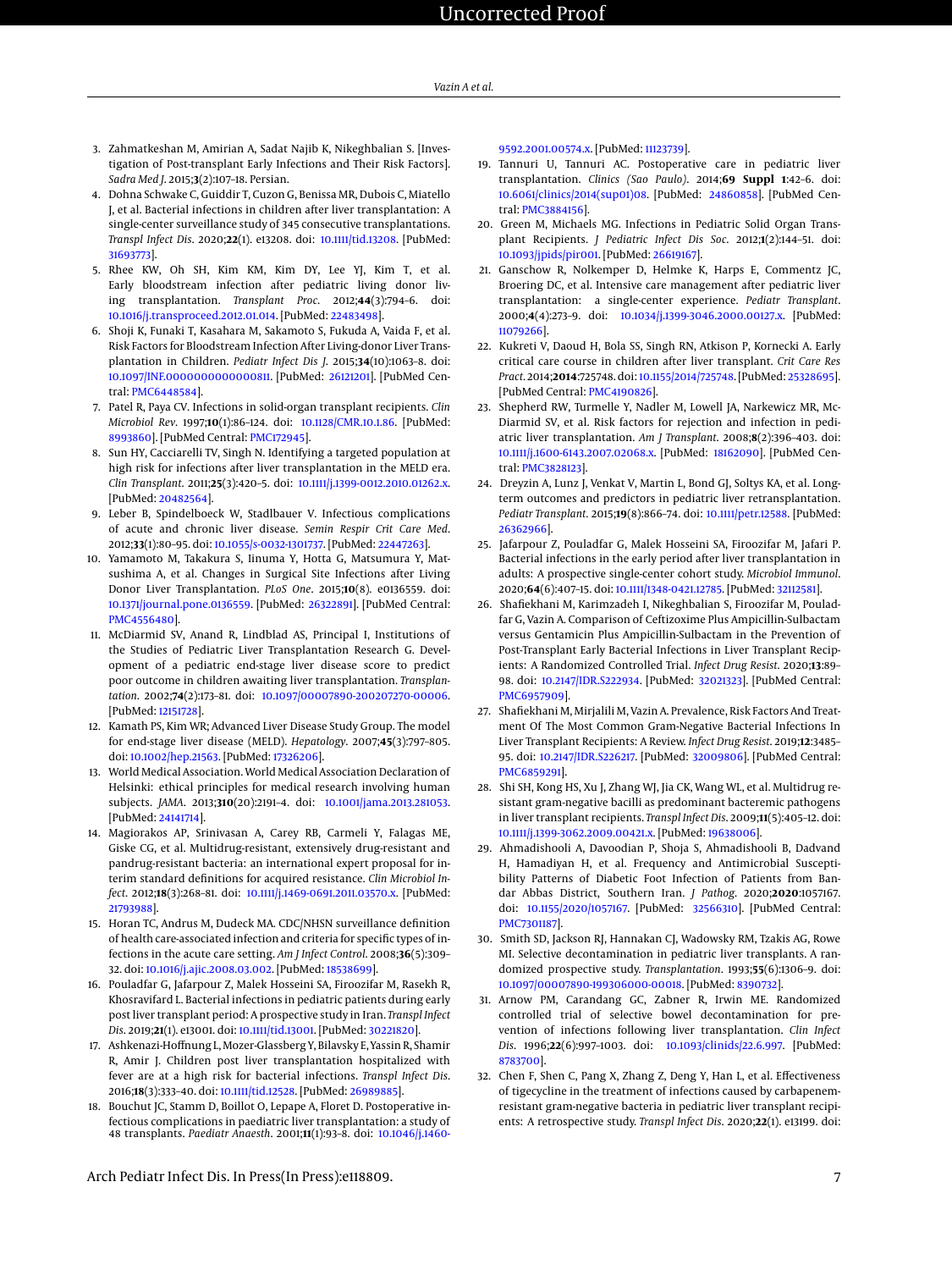[10.1111/tid.13199.](http://dx.doi.org/10.1111/tid.13199) [PubMed: [31627248\]](http://www.ncbi.nlm.nih.gov/pubmed/31627248).

- <span id="page-7-0"></span>33. Shields RK, Clancy CJ, Gillis LM, Kwak EJ, Silveira FP, Massih RC, et al. Epidemiology, clinical characteristics and outcomes of extensively drug-resistant Acinetobacter baumannii infections among solid organ transplant recipients. *PLoS One*. 2012;**7**(12). e52349. doi: [10.1371/journal.pone.0052349.](http://dx.doi.org/10.1371/journal.pone.0052349) [PubMed: [23285002\]](http://www.ncbi.nlm.nih.gov/pubmed/23285002). [PubMed Central: [PMC3527518\]](https://www.ncbi.nlm.nih.gov/pmc/articles/PMC3527518).
- <span id="page-7-1"></span>34. Cervera C, van Delden C, Gavalda J, Welte T, Akova M, Carratala J, et al. Multidrug-resistant bacteria in solid organ transplant recipients. *Clin Microbiol Infect*. 2014;**20 Suppl 7**:49–73. doi: [10.1111/1469-0691.12687.](http://dx.doi.org/10.1111/1469-0691.12687) [PubMed: [24861521\]](http://www.ncbi.nlm.nih.gov/pubmed/24861521).
- 35. Aykota MR, Sari T, Yilmaz S. Successful treatment of extreme drug resistant Acinetobacter baumannii infection following a liver transplant. *J Infect Dev Ctries*. 2020;**14**(4):408–10. doi: [10.3855/jidc.11842.](http://dx.doi.org/10.3855/jidc.11842) [PubMed: [32379720\]](http://www.ncbi.nlm.nih.gov/pubmed/32379720).
- <span id="page-7-2"></span>36. Shafiekhani M, Shahabinezhad F, Niknam T, Tara SA, Haem E, Mardani P, et al. Evaluation of the therapeutic regimen in COVID-19 in transplant patients: where do immunomodulatory and antivirals stand? *Virol J*. 2021;**18**(1):228. doi: [10.1186/s12985-021-01700-2.](http://dx.doi.org/10.1186/s12985-021-01700-2) [PubMed: [34809657\]](http://www.ncbi.nlm.nih.gov/pubmed/34809657). [PubMed Central: [PMC8607221\]](https://www.ncbi.nlm.nih.gov/pmc/articles/PMC8607221).
- <span id="page-7-3"></span>37. Hernandez Mdel P, Martin P, Simkins J. Infectious Complications After Liver Transplantation. *Gastroenterol Hepatol (N Y)*. 2015;**11**(11):741– 53. [PubMed: [27134589\]](http://www.ncbi.nlm.nih.gov/pubmed/27134589). [PubMed Central: [PMC4849501\]](https://www.ncbi.nlm.nih.gov/pmc/articles/PMC4849501).
- <span id="page-7-4"></span>38. George DL, Arnow PM, Fox AS, Baker AL, Thistlethwaite JR, Emond JC, et al. Bacterial infection as a complication of liver transplantation: epidemiology and risk factors. *Rev Infect Dis*. 1991;**13**(3):387–96. doi:

[10.1093/clinids/13.3.387.](http://dx.doi.org/10.1093/clinids/13.3.387) [PubMed: [1866541\]](http://www.ncbi.nlm.nih.gov/pubmed/1866541).

- <span id="page-7-5"></span>39. Kim JE, Oh SH, Kim KM, Choi BH, Kim DY, Cho HR, et al. Infections after living donor liver transplantation in children. *J Korean Med Sci*. 2010;**25**(4):527–31. doi: [10.3346/jkms.2010.25.4.527.](http://dx.doi.org/10.3346/jkms.2010.25.4.527) [PubMed: [20357992\]](http://www.ncbi.nlm.nih.gov/pubmed/20357992). [PubMed Central: [PMC2844587\]](https://www.ncbi.nlm.nih.gov/pmc/articles/PMC2844587).
- <span id="page-7-6"></span>40. Varghese J, Gomathy N, Rajashekhar P, Venugopal K, Olithselvan A, Vivekanandan S, et al. Perioperative bacterial infections in deceased donor and living donor liver transplant recipients. *J Clin Exp Hepatol*. 2012;**2**(1):35–41. doi: [10.1016/S0973-6883\(12\)60081-4.](http://dx.doi.org/10.1016/S0973-6883(12)60081-4) [PubMed: [25755404\]](http://www.ncbi.nlm.nih.gov/pubmed/25755404). [PubMed Central: [PMC3940144\]](https://www.ncbi.nlm.nih.gov/pmc/articles/PMC3940144).
- <span id="page-7-7"></span>41. Echenique IA, Ison MG. Update on donor-derived infections in liver transplantation. *Liver Transpl*. 2013;**19**(6):575–85. doi: [10.1002/lt.23640.](http://dx.doi.org/10.1002/lt.23640) [PubMed: [23526639\]](http://www.ncbi.nlm.nih.gov/pubmed/23526639).
- <span id="page-7-8"></span>42. van den Berg AP, Klompmaker IJ, Haagsma EB, Peeters PM, Meerman L, Verwer R, et al. Evidence for an increased rate of bacterial infections in liver transplant patients with cytomegalovirus infection. *Clin Transplant*. 1996;**10**(2):224–31. [PubMed: [8664524\]](http://www.ncbi.nlm.nih.gov/pubmed/8664524).
- <span id="page-7-9"></span>43. Nichols WG, Corey L, Gooley T, Davis C, Boeckh M. High risk of death due to bacterial and fungal infection among cytomegalovirus (CMV) seronegative recipients of stem cell transplants from seropositive donors: evidence for indirect effects of primary CMV infection. *J Infect Dis*. 2002;**185**(3):273–82. doi: [10.1086/338624.](http://dx.doi.org/10.1086/338624) [PubMed: [11807708\]](http://www.ncbi.nlm.nih.gov/pubmed/11807708).
- <span id="page-7-10"></span>44. Herden U, Ganschow R, Grabhorn E, Briem-Richter A, Nashan B, Fischer L. Outcome of liver re-transplantation in children–impact and special analysis of early re-transplantation. *Pediatr Transplant*. 2014;**18**(4):377–84. doi: [10.1111/petr.12264.](http://dx.doi.org/10.1111/petr.12264) [PubMed: [24802344\]](http://www.ncbi.nlm.nih.gov/pubmed/24802344).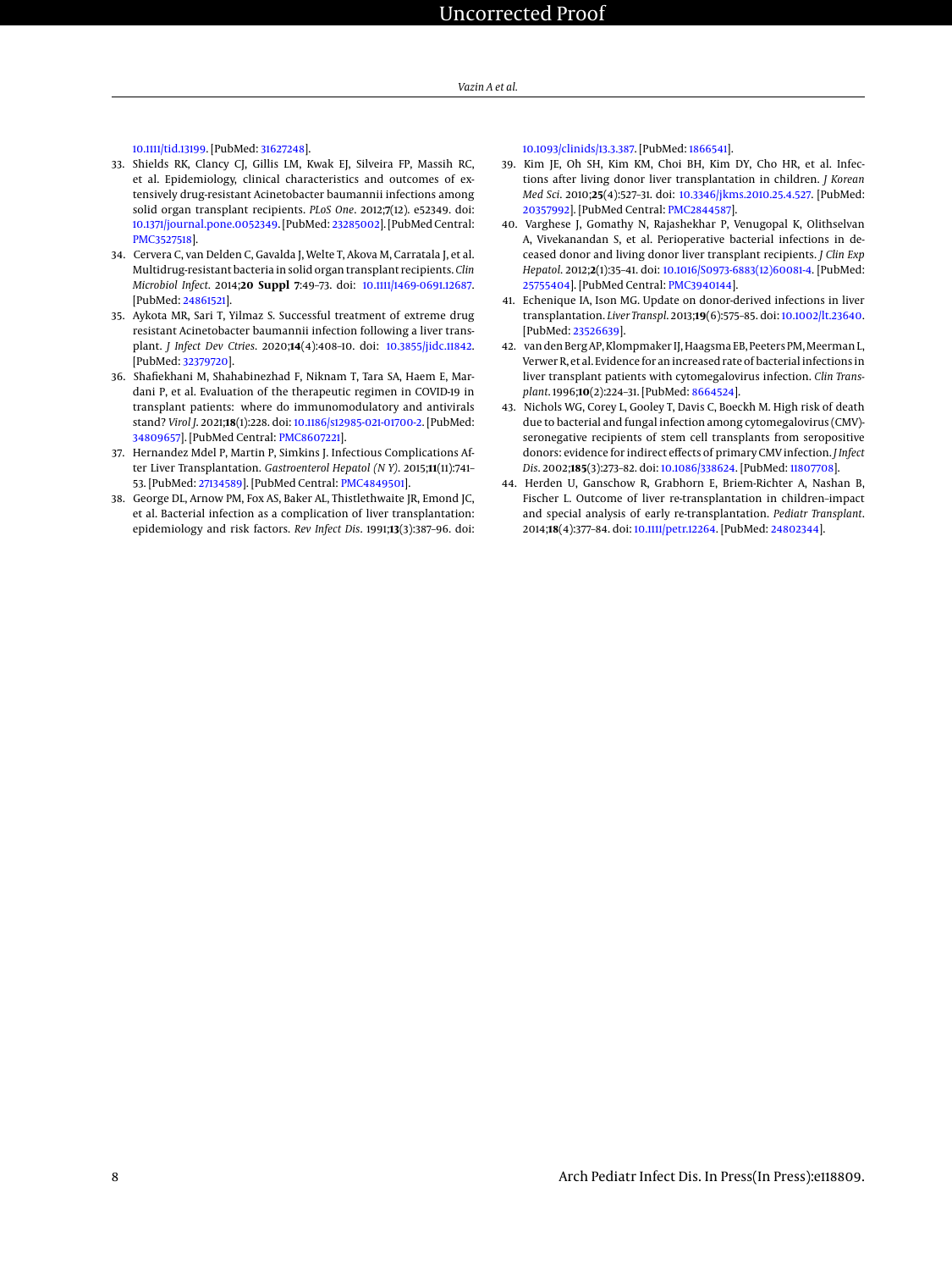*Vazin A et al.*

<span id="page-8-0"></span>**Table 1.** Demographical and Clinical Features of Bacterial Infections Following Pediatric Liver Transplantation <sup>a</sup>

| <b>Variables</b>                          | Total, $N =$         | Groups                |                        |         |  |
|-------------------------------------------|----------------------|-----------------------|------------------------|---------|--|
|                                           | 80                   | Infected,<br>$N = 55$ | Non-infected, $N = 25$ | P-Value |  |
| Age (mo)                                  | 72.18 $\pm$<br>48.48 | 70.18 $\pm$<br>4971   | 88.40 $\pm$ 42.18      | 0.42    |  |
| Gender                                    |                      |                       |                        | 0.96    |  |
| Male                                      | 52(65)               | 35 (67.3)             | 17(32.7)               |         |  |
| Female                                    | 28(35)               | 19(67.9)              | 9(32.1)                |         |  |
| BMI (kg/m <sup>2</sup> )                  | 18.00 $\pm$<br>3.68  | $18.05 \pm 3.81$      | $17.88 \pm 3.47$       | 0.43    |  |
| <b>Exploration surgery after Tx</b>       |                      |                       |                        | 0.37    |  |
| Yes                                       | 27(33.8)             | 20(74.1)              | 7(25.9)                |         |  |
| $\rm No$                                  | 53(66.2)             | 34(64.2)              | 19 (35.8)              |         |  |
| Rejection                                 |                      |                       |                        | 0.25    |  |
| Yes                                       | 22(27.5)             | 17(77.3)              | 5(22.7)                |         |  |
| No                                        | 58 (72.5)            | 37(63.8)              | 21(36.2)               |         |  |
| <b>Underlying liver Dx</b>                |                      |                       |                        | 0.08    |  |
| PFIC                                      | 13(16.3)             | 11(84.6)              | 2(15.4)                |         |  |
| Crigler-Najjar                            | 6(7.5)               | 3(50)                 | 3(50)                  |         |  |
| Biliary atresia                           | 12(15)               | 11(91.7)              | 1(8.3)                 |         |  |
| Cryptogenic                               | 7(8.8)               | 5(71.4)               | 2(28.6)                |         |  |
| Wilson Disease                            | 15(18.8)             | 8(53.3)               | 7(46.7)                |         |  |
| Others                                    | 26(32.5)             | 15(57.7)              | 11(42.3)               |         |  |
| <b>Type of anastomoses</b>                |                      |                       |                        | 0.50    |  |
| Duct to duct                              | 57(72.2)             | 37(64.9)              | 20(35.1)               |         |  |
| Roux-en-Y hepaticojejunostomy             | 22(27.5)             | 16(72.7)              | 6(27.3)                |         |  |
| <b>Type of surgery</b>                    |                      |                       |                        | 0.56    |  |
| Piggy Back                                | 72 (91.1)            | 49 (68.1)             | 23 (31.9)              |         |  |
| Standard                                  | 7(8.9)               | 4(57.1)               | 3(42.9)                |         |  |
| <b>Type of liver donors</b>               |                      |                       |                        | 0.77    |  |
| <b>Living Donors</b>                      | 69 (86.25)           | 37(53.6)              | 32(46.4)               |         |  |
| Cadaver                                   | 11(13.75)            | 8(72.7)               | 3(27.3)                |         |  |
| Re-transplantation                        | 3(3.89)              | 2(66.6)               | 1(33.3)                | 0.975   |  |
| <b>PELD</b> score                         | 20                   | $21.52 \pm 9.37$      | $20.63 \pm 13.3$       | 0.762   |  |
| <b>MELD</b> score                         | 19.5                 | $18 \pm 1.41$         | $25 + 7.07$            | 0.997   |  |
| <b>CMV</b> infection                      | 6(7.78)              | 4(66.6)               | 2(33.3)                | 0.999   |  |
| Length of hospital stay                   |                      | 27.18 $\pm$<br>18.69  | $17.42 \pm 10.24$      | 0.022   |  |
| Length of ICU stay                        | 22.75 $\pm$<br>15.87 | 26.62 $\pm$<br>17.62  | $14.69 \pm 6.11$       | 0.003   |  |
| Length of mechanical ventilation after Tx | $3.14 \pm 2.39$      | $3.88 \pm 3.07$       | $1.88 \pm 0.77$        | 0.016   |  |
| Length of operation (min)                 | 269 $\pm$<br>60.15   | $274 \pm$<br>59.63    | $258 \pm 60.79$        | 0.245   |  |

Arch Pediatr Infect Dis. In Press(In Press):e118809. 9